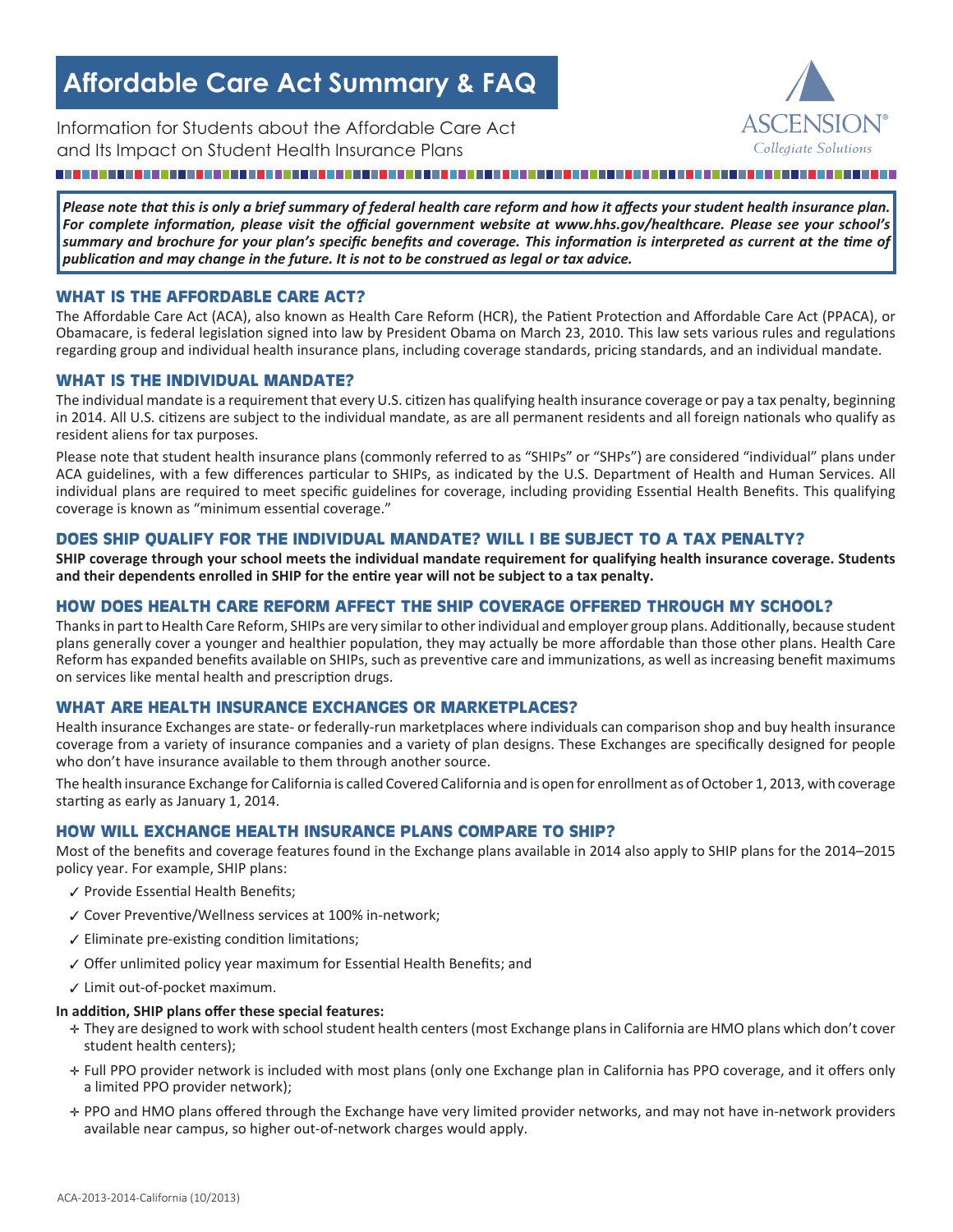## **IF I AM A FULL-TIME STUDENT, CAN I BUY INSURANCE THROUGH THE STATE EXCHANGE?**

Yes. It is also important to keep in mind, however, that purchasing insurance through the Exchange may not be as affordable as SHIP, may not offer as many features, may have higher coinsurance amounts or deductibles, and/or may not offer PPO providers near campus.

Additionally, to qualify for a waiver from SHIP coverage, you must be enrolled in a health plan with equal or greater benefits than SHIP. Please check your brochure for additional details.

#### **WHAT IS THE FEDERAL SUBSIDY (TAX CREDIT) AVAILABLE THROUGH THE EXCHANGES?**

Some individuals may get financial assistance to make coverage more affordable. This subsidy will be available only for insurance purchased through Covered California (the Exchange) to individuals who qualify based on **household** income.

To be eligible for a subsidy, **all** of the following are required:

- Your **household** income must be between 138% and 400% of the Federal Poverty Level (FPL);
- You may not be claimed as a dependent of another taxpayer (for example, your parents); and
- You must file a joint tax return if you are married.

If you are a tax dependent of your parents, you would not qualify as your own household. If your family household income is greater than 400% of FPL (approximately \$94,000 for a family of four), no subsidy is available.

Those with incomes under 138% of FPL would be eligible for Medicaid (Medi-Cal in California).

#### **I CURRENTLY HAVE STUDENT HEALTH COVERAGE, BUT NOW I THINK I CAN GET A BETTER DEAL ON THE EXCHANGE. CAN I DROP STUDENT HEALTH PLAN COVERAGE AND GO TO THE EXCHANGE INSTEAD?**

To qualify for an Exchange plan, you must apply during the Exchange Open Enrollment (October 1, 2013 to March 31, 2014). If you are currently enrolled in a student health insurance plan, your coverage will remain in place and can't be dropped until the end of the term or the next waiver period. *There are no refunds if you are enrolled in SHIP and drop it for other coverage*.

However, if you involuntarily lose eligibility for student health plan coverage mid-year (for example, if you drop out of school, fall below the minimum credits required for eligibility, or graduate), you may qualify for a special enrollment opportunity and be able to apply for Exchange coverage.

#### **CAN I JUST STAY ON MY PARENT'S PLAN?**

Yes, if you are under age 26, you are allowed to stay on a parent's plan, even if you are married.

For students who have coverage through a parent, you have a choice as to whether to waive SHIP in lieu of your parent's plan, or to enroll in your college- or university-sponsored SHIP. In many cases, the cost of coverage for a SHIP is lower than the cost to be insured as a dependent on a parent's plan. Also, especially if you are from out-of-state or if your family is on an HMO plan, there may not be in-network providers near campus, and you may end up paying higher out-of-network rates if a health need arises.

It is also important to note that if you decide to be covered under your school's SHIP while attending college, you are allowed to go back on your parent's plan after you graduate, as long as you are under age 26.

#### **MY PARENTS ARE ENROLLED IN EMPLOYER-PROVIDED PLANS, BUT IT IS REALLY EXPENSIVE FOR THEM TO ADD ME. WHY CAN'T I GET A SUBSIDY (TAX CREDIT) IN THE EXCHANGE?**

An employer-sponsored plan may be considered "affordable" based on the cost the employee must pay for self-only coverage, and is therefore considered qualifying coverage under ACA. If you are eligible to enroll in that plan (by reason of relationship and eligibility due to age), even if you are not enrolled, it disqualifies you from receiving a federal subsidy (tax credit). Please consult with a tax advisor to understand how these rules affect your personal situation.

#### **MY PARENTS ARE ENROLLED IN EMPLOYER-PROVIDED PLANS, AND DEPENDENT COVERAGE IS NOT OFFERED. CAN I GET A SUBSIDY (TAX CREDIT) IN THE EXCHANGE?**

Maybe. To qualify for a subsidy (tax credit) your household income must be between 138% and 400% of the federal poverty level (FPL), you may not be claimed as a tax dependent of another taxpayer (for example, your parents), and you must file a joint tax return if you are married. If you are a tax dependent of your parents, you would not qualify as your own household. If your family household income is greater than 400% of FPL (approximately \$94,000 for a family of four), a subsidy would not be available. Please consult with a tax advisor to understand how these rules affect your personal situation.

#### **IF MY PARENTS CLAIM ME AS A DEPENDENT ON THEIR TAXES, BUT I LIVE ON MY OWN, CAN I GET A SUBSIDY (TAX CREDIT) IN THE EXCHANGE?**

No. One of the eligibility criteria for the subsidy, as listed in the question above, is that you may not be claimed as a tax dependent of another taxpayer. Please consult with a tax advisor to understand how these rules affect your personal situation.

#### **IF I WAIVED SHIP BECAUSE I HAVE OTHER COVERAGE, WILL I BE SUBJECT TO THE TAX PENALTY?**

To qualify for a waiver, you must be enrolled in other health insurance coverage with equal or greater benefits than SHIP. If this comparable coverage is in force for the entire year, you will not be subject to a tax penalty for 2014. Please consult with a tax advisor to understand how these rules affect your personal situation.

If you lose your other coverage through no fault of your own, you are eligible to enroll in SHIP mid-term, within 30 days of the last day you had coverage. Please see your plan brochure for further details, or contact Ascension at **1-800-537-1777**.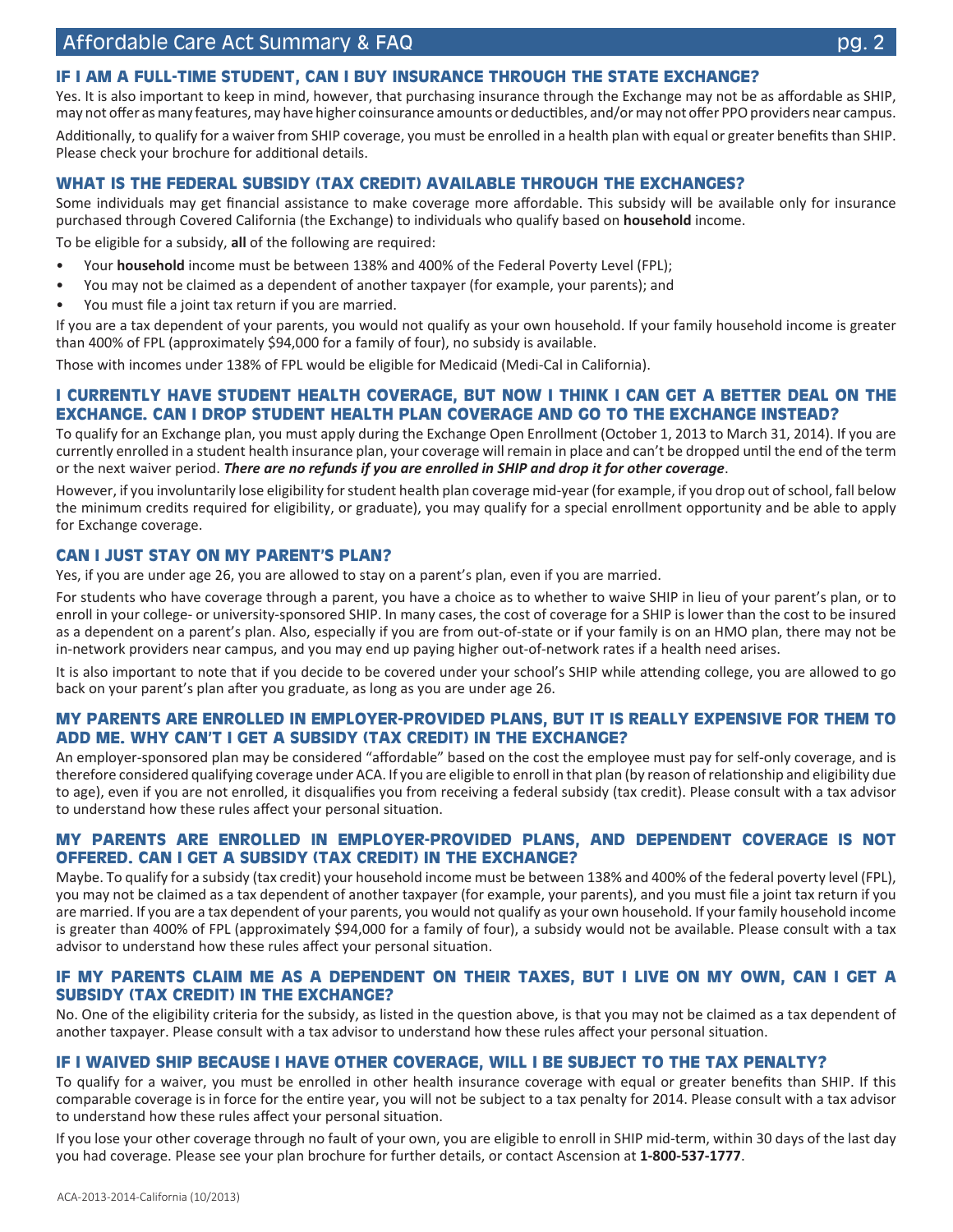#### **IF MY SCHOOL HAS VOLUNTARY SHIP COVERAGE, CAN I ENROLL AS OF JANUARY 1, 2014, TO AVOID THE TAX PENALTY?**

If you are not currently enrolled in SHIP coverage, you must wait until the next available term to enroll, and you must complete your enrollment by the deadline date for that term. See your plan brochure for information on enrollment and deadline dates*.*

#### **IF I ENROLLED IN SHIP FOR THE FALL TERM ONLY, WILL MY PREMIUM RATE GO UP IN 2014?**

The published rates are locked in for the entire 2013–2014 policy year. Any change in published rates will be effective for the 2014–2015 policy year.

#### **WILL PRE-EXISTING CONDITION LIMITATIONS BE ELIMINATED FROM MY SHIP COVERAGE STARTING IN 2014?**

In addition to the rates being locked in, the benefits and provisions of the 2013–2014 policy year are set. This includes the current requirement that pre-existing condition limitations be eliminated for children under the age of 19 only.

The removal of the pre-existing condition limitation under your SHIP coverage for people regardless of age will be effective for the 2014–2015 policy year.

#### **ARE INTERNATIONAL STUDENTS REQUIRED TO HAVE HEALTH INSURANCE?**

Yes. While international students who are in the U.S. on a student visa and do not file U.S. taxes are exempt from the individual mandate, in order to meet visa requirements to maintain student status, visiting students must have health insurance that covers major accidents and illnesses. This is why most schools have a mandatory insurance plan for international students.

Many school-sponsored health plans offered to international students are ACA-compliant, as sponsoring schools feel it is necessary and appropriate for international students to have the same benefits and coverages as U.S. citizens. However, some international student plans are "short-term, limited duration" plans, which may not cover all Essential Health Benefits or Preventive/Wellness benefits as required under the ACA. Still, these types of international student plans do offer important protection to students. The international plans offered by Ascension meet or exceed all visa and Student and Exchange Visitor Information System (SEVIS) requirements.

#### **WILL INTERNATIONAL STUDENTS HAVE ACCESS TO THE EXCHANGE?**

International students who are non-citizens who are lawfully present in the U.S. for the entire period for which enrollment is sought are eligible to purchase insurance through the exchange. A federal subsidy (tax credit) or other cost-sharing reductions are not available.

For more information, including a list of immigration statuses that qualify for exchange coverage, visit: **https://www.healthcare.gov/immigration-status-and-the-marketplace/**

#### **WHAT ARE ESSENTIAL HEALTH BENEFITS?**

Essential Health Benefits are treatments and services required by ACA to be covered under most insurance plans, including student health insurance plans. Essential Health Benefits were initially defined by the U.S. Department of Health and Human Services, but each U.S. state is allowed to further define what will be considered "essential."

Additionally, specific Preventive/Wellness services must be covered in-network at 100%, and cost-sharing is *not* allowed. Cost-sharing means the costs incurred by you, the insured, including coinsurance, copays, deductibles, and amounts spent over maximum limits. These benefits are outlined in your plan brochure. Please visit **www.hhs.gov/healthcare** for additional information.

These core services include the following categories:

- Ambulatory patient services
- Emergency services
- **Hospitalization**
- Maternity and newborn care
- Mental health/behavioral health and substance use disorder services
- Prescription drugs
- Rehabilitative and habilitative services and devices
- Laboratory services
- Preventive and wellness services and chronic disease management
- Pediatric services, including oral and vision care

#### **WHAT ACA BENEFITS ARE ALREADY INCLUDED IN MY SCHOOL'S SHIP COVERAGE?**

For the **2013–2014** school year (for plans with a start date prior to January 1, 2014), your student health insurance plan is *required* to include the following benefits in compliance with ACA:

- **• No "lifetime" or "per condition" benefit limits.** Note that there can still be visit limits on some benefits; for example, physical therapy could be limited to 20 visits per policy year.
- **• Provides coverage for Essential Health Benefits with no "annual" or "policy year" dollar limits**. Note that copays and deductibles may still apply.
- **• Provides coverage for dependent children up to age 26.**
- **• Provides coverage for Preventive/Wellness Services**, with no cost-sharing (copays or deductibles) for in-network services.
- **• No pre-existing condition limitation for persons under age 19.** Note that for plans beginning *after* January 1, 2014, there will be no pre-existing condition limitation for persons of any age.